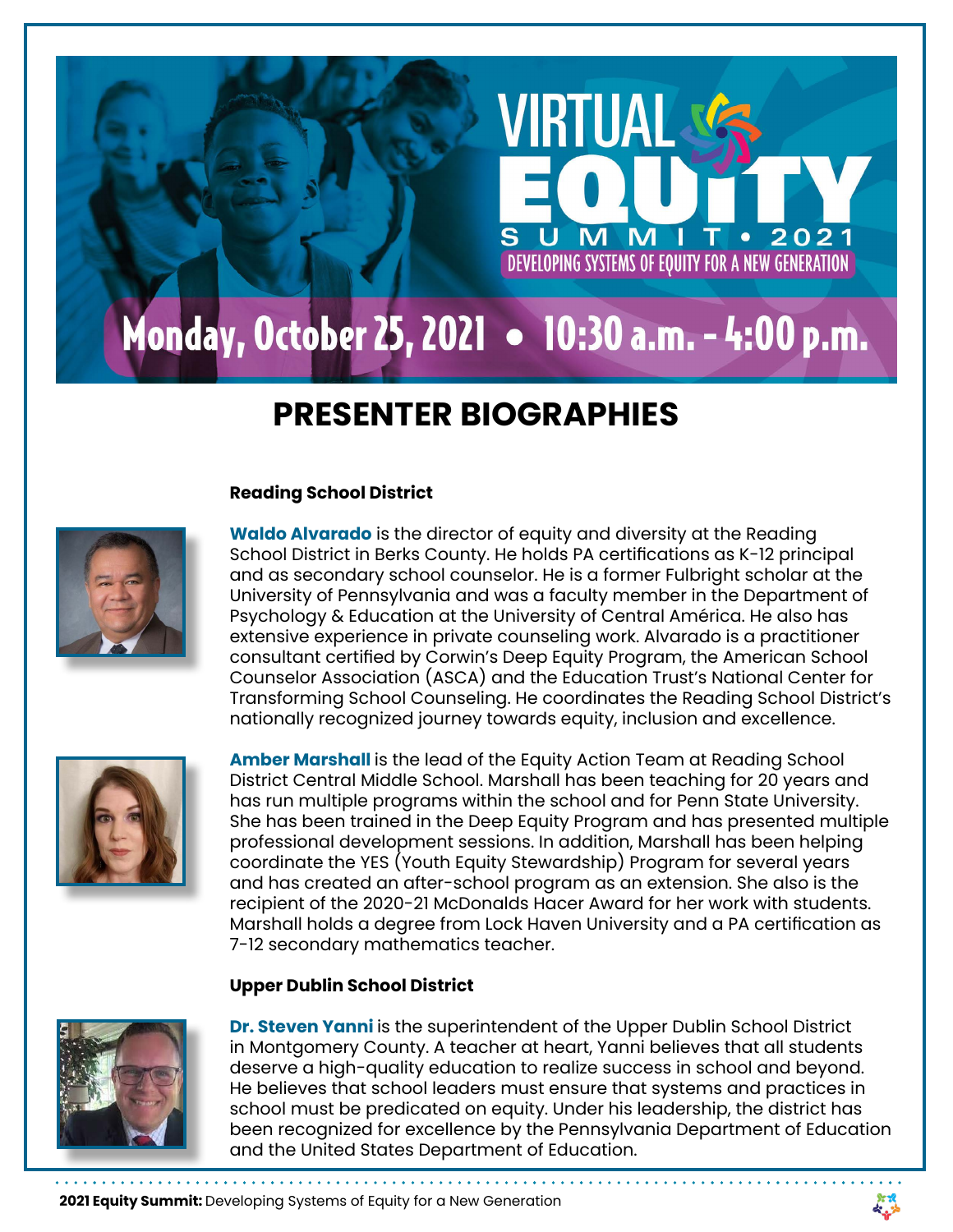

**Dr. Dan Ortiz** is the principal of Sandy Run Middle School in Upper Dublin School District. Prior to entering that position, he spent five years as an assistant principal at several local high schools in Bucks and Montgomery counties after a nine-year career as a high school social studies teacher. Throughout his career, Ortiz has been committed to achieving educational equity for all students, focusing much of his work on first-generation college students and ethnic and racial minorities, and most recently, defending a dissertation centered on principals' practices as advocates for students with special needs.



**Jennifer Iannitti** became a school director for the Upper Dublin School District in 2019. Her volunteer work includes advocating for the needs of socioeconomically disadvantaged students at her children's school and collaborating with the Upper Dublin School District's Equity and Empowerment Committee to spearhead a guest reader program to elevate diverse voices. Iannitti has worked closely with local leaders of the special education community to advocate for the inclusion of students with disabilities in the school district and the community. She has four school-aged children. She previously taught in the Philadelphia and Central Bucks school districts.



**Dr. Rita Perez** is the director of student services in the Upper Dublin School District. With over 20 years of experience, she has served students and communities in the Allentown and Coatesville Area school districts. In addition, Perez had the privilege to contribute to educational reform and improvement during her tenure at the Pennsylvania Department of Education. Perez holds degrees from Cedar Crest College, Lehigh University and Immaculata University.

# **Phoenixville Area School District**



**Dr. Jessica Kilmetz** is a dedicated educator with more than 20 years of experience ranging from classroom teaching to administrative positions held over the past decade. For the last five years, she has served in various roles in the Phoenixville Area School District in Chester County and is currently the executive director of curriculum and specialized programs. She is deeply committed to supporting educators in creating a responsive learning environment tailored to diverse student need. Kilmetz holds degrees from Rutgers, University of Missouri and University of Delaware as well as a principal certification from Temple University.

# **Lower Merion School District**



**Shawn Mooring** is the program director for The Lenfest Institute for Journalism. In this role, he provides leadership to the institute's grantmaking, programs and initiatives that support journalists and news organizations striving to build sustainable and equitable models of local news that meet the needs of Philadelphia communities. He also leads the institute's learning and impact efforts. He serves as a school director for the Lower Merion School District, where he chairs the Ad-Hoc Committee on Equity and Anti-Racism. Mooring holds degrees from Hampton University and University of Delaware.

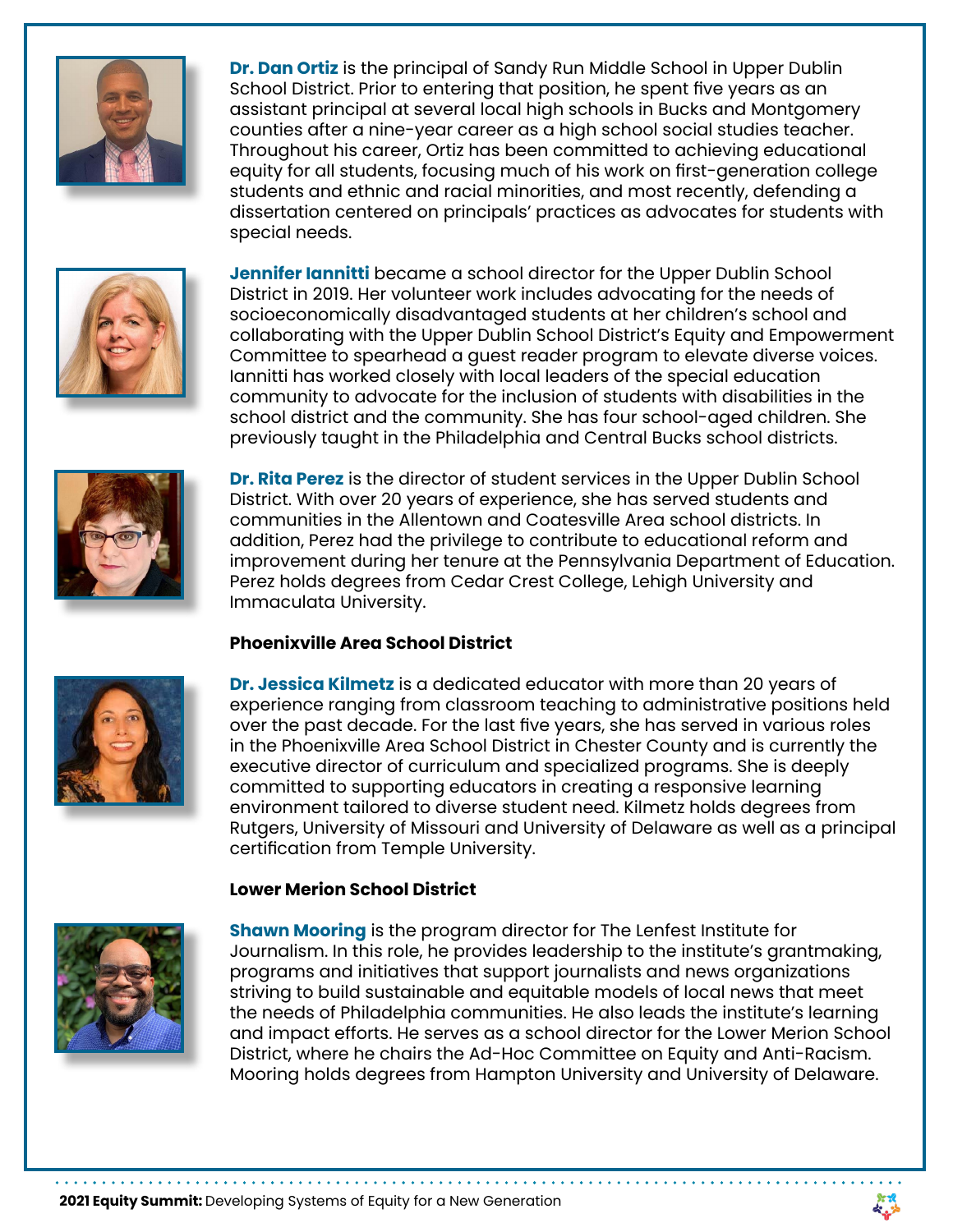### **The School District of Lancaster**



Howard Hanson is an assistant principal at McCaskey High School in the School District of Lancaster. Prior to his current position, he taught Spanish at the middle and high school levels for 16 years. At the request of the superintendent, he has served on the district's Equity Design and the Equity Steering committees for the last four years. He has provided staff professional development on equity and is the co-chair of the Equity Policy Design Team. In the summer of 2020, he was part of the Curriculum Re-Design Team that reimagined two electives – Black Literature and Ethnic Studies – through an equity lens. These classes were approved by the school board and have full enrollment for the second year in a row.



With more than 35 years of experience in public education, **Dr. Damaris Rau** is a seasoned veteran when it comes to setting the standard for student achievement. Known for her passion in urban education and commitment to equity for all students, Rau has a proven track record of reducing the achievement gap, increasing graduation rates, expanding early childhood programs, implementing programs to reduce bullying behaviors and successfully turning around low-performing schools. Rau began her career as a classroom teacher in Bronx, NY, and held a number of educatedrelated positions in Connecticut before being named superintendent of the School District of Lancaster in July 2015. Rau holds degrees from St. John's University; Hunter College; and Teachers College, Columbia University; as well as a superintendent certification from the University of Connecticut and an administrative certificate from the College of New Rochelle.

#### **Pennsbury S D**



**Dr. Cherrissa Gibson** is the director of equity, diversity and education at the Pennsbury School District in Bucks County. In her current role, she is responsible for assessing current practices and supporting changes related to the implementation of equitable educational programs and services that respond to the needs of a diverse school community. Gibson holds degrees from Elizabethtown College, Gwynedd Mercy University, Edinboro University and The Pennsylvania State University.

#### **South Fayette Township S D**



**Dr. Chuck Herring** is the director of diversity, equity and inclusion for the South Fayette Township School District. He has worked in the field of education for over 25 years. In October 2019, Herring and two South Fayette High School seniors started a student-led organization called SHOUT (Social Handprints Overcoming Unjust Treatment). SHOUT uses the Handprints Heal Footprints® framework to help school districts create and maintain culturally responsive, safe spaces for all students, faculty and staff. Assisted by Herring's leadership, SHOUT has rapidly grown to over a dozen chapters in school districts in seven PA counties. In August 2021, Herring was named one of the State of Black Education's Educators of the Year.